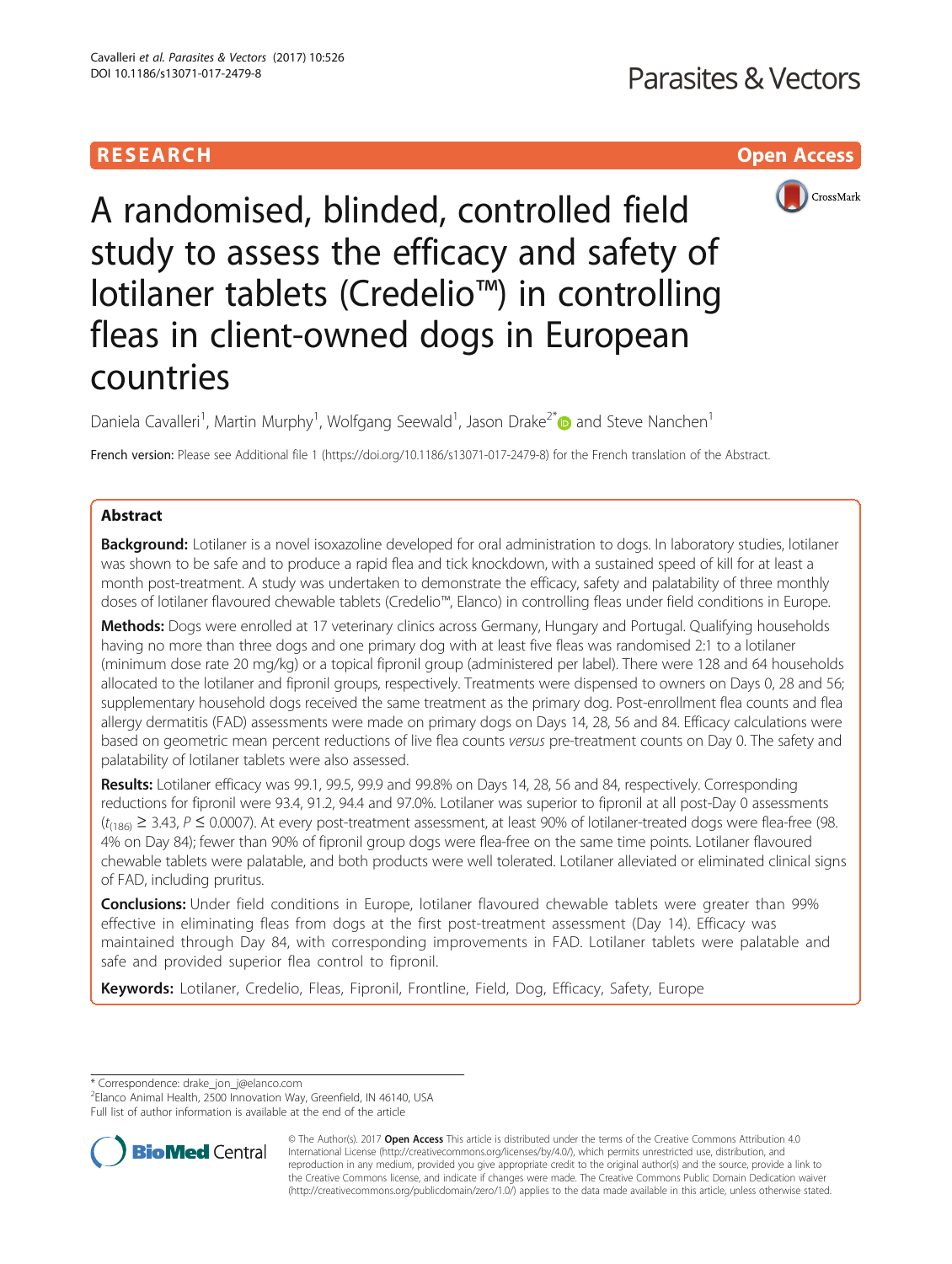## Background

The European release of spinosad in 2011 as a monthly orally administered flea adulticide for dogs heralded a trend away from topical products to oral formulations to control fleas. That trend was recently accelerated by the release of a novel family of compounds, the isoxazolines, that target distinct binding sites on γ-aminobutyric acid- and glutamate-gated chloride channels [[1](#page-7-0)]. Laboratory and field studies of the three isoxazolines - afoxolaner, fluralaner and sarolaner - that were granted initial approvals for oral administration to dogs in 2014 and 2015, demonstrated that these compounds were safe and effective, and provided 1 month (afoxolaner and sarolaner) to two to 3 months (fluralaner) activity against fleas and ticks [\[2](#page-7-0)–[4](#page-7-0)].

Lotilaner is a novel isoxazoline that was selected for development from a library of over 500 structures emerging from a research program to identify compounds that would be effective against ectoparasites of pets. Laboratory testing in dogs demonstrated that the minimum lotilaner dose rate of 20 mg/kg rapidly began to kill fleas and the tick Ixodes ricinus, with efficacy demonstrated from two and 4 h after treatment, respectively [\[5](#page-7-0), [6](#page-7-0)]. This early onset of action aligned with expectations from pharmacokinetic work which showed that lotilaner achieves peak blood levels in dogs within approximately 2 h after treatment, and has a half-life of approximately 30 days, thereby sustaining flea and tick activity for at least 1 month after treatment [[7](#page-7-0)–[9](#page-7-0)]. A study involving repeated monthly administrations of lotilaner to puppies from 8 weeks of age at doses of up to 5 times the upper limit of the product dose range demonstrated that lotilaner has a wide safety margin [\[10](#page-7-0)]. These promising laboratory data needed translation into real-world clinical benefits, and the study reported herein was initiated to assess the performance of lotilaner in client-owned dogs naturally infested with fleas.

The main objective of this study was to evaluate the safety and efficacy of lotilaner flavoured chewable tablets (Credelio™) against flea infestations on dogs in Europe. Lotilaner was administered orally by owners once every 4 weeks for a total of three treatments at the minimum dose rate of 20 mg/kg body weight to dogs naturally infested with fleas in three countries, Germany, Hungary and Portugal. A topical formulation of fipronil (Frontline® Spot-on) was used as a positive control comparator. The effect of treatment on clinical signs (pruritus, erythema, scaling, papules, alopecia, and pyoderma) associated with flea allergy dermatitis (FAD) and the palatability of the oral product was also evaluated; dogs were also observed for any adverse events.

## Methods

This assessor-blinded, positive controlled, randomised, multicentre, non-inferiority clinical field study was conducted in compliance with the principles of Good Clinical Practices and with the guidelines of the

World Association for the Advancement of Veterinary Parasitology [\[11](#page-7-0), [12\]](#page-7-0).

#### Animals

To qualify for inclusion, a household could have no more than three dogs and two cats provided that dogs and cats did not contact each other or did not share resting places for the duration of the study. At least one household dog was required to have an infestation of at least five fleas, and all household dogs were required to be at least 8 weeks of age and weigh at least 2 kg. The first household dog presenting with an infestation of at least five fleas was the primary dog on which all study assessments would be used for effectiveness calculations. All household dogs were required to be healthy or to have conditions judged by the investigating veterinarian as not likely to interfere with the objectives of the study. The owner or authorised agent was required to provide informed consent as a condition of enrolment.

A household was excluded from the study if it contained dogs that were convalescent, or if there were dogs that were pregnant or lactating, or that were intended for breeding until 4 months following the last treatment administration. Households would be removed from the study at any time at the discretion of the investigator or study sponsor for reasons that included protocol non-compliance (for instance, treatment with a study-proscribed product such as one that had any effectiveness against fleas), the appearance of concomitant disease, or development of a serious adverse event that was incompatible with continuation in the study.

Non-primary dogs in each household were treated with the same product as the primary dogs, and data from these supplementary dogs were included for assessments of palatability (for lotilaner) and safety. Cats and other non-study animals in enrolled households were treated during the study with a commercial ectoparasiticide, efficacious against fleas, provided by the enrolling clinic. These animals were not involved in any efficacy, palatability or safety evaluations.

All dogs were kept with their owners under their usual housing conditions before, during and after the study. Because one of the study products was applied topically, bathing/immersion in water within 2 days after application and more frequent bathing than once a week was to be avoided. Dogs were not allowed to swim in watercourses for 2 days after application, and any water contact was to be documented by the owner.

#### Randomisation and treatment

Within each clinic, dogs were randomised per household to the treatment groups in the sequence of inclusion designated by the randomization plan, using a block design and a 2:1 ratio (lotilaner:fipronil), with a targeted total enrolment of 180 households. The first household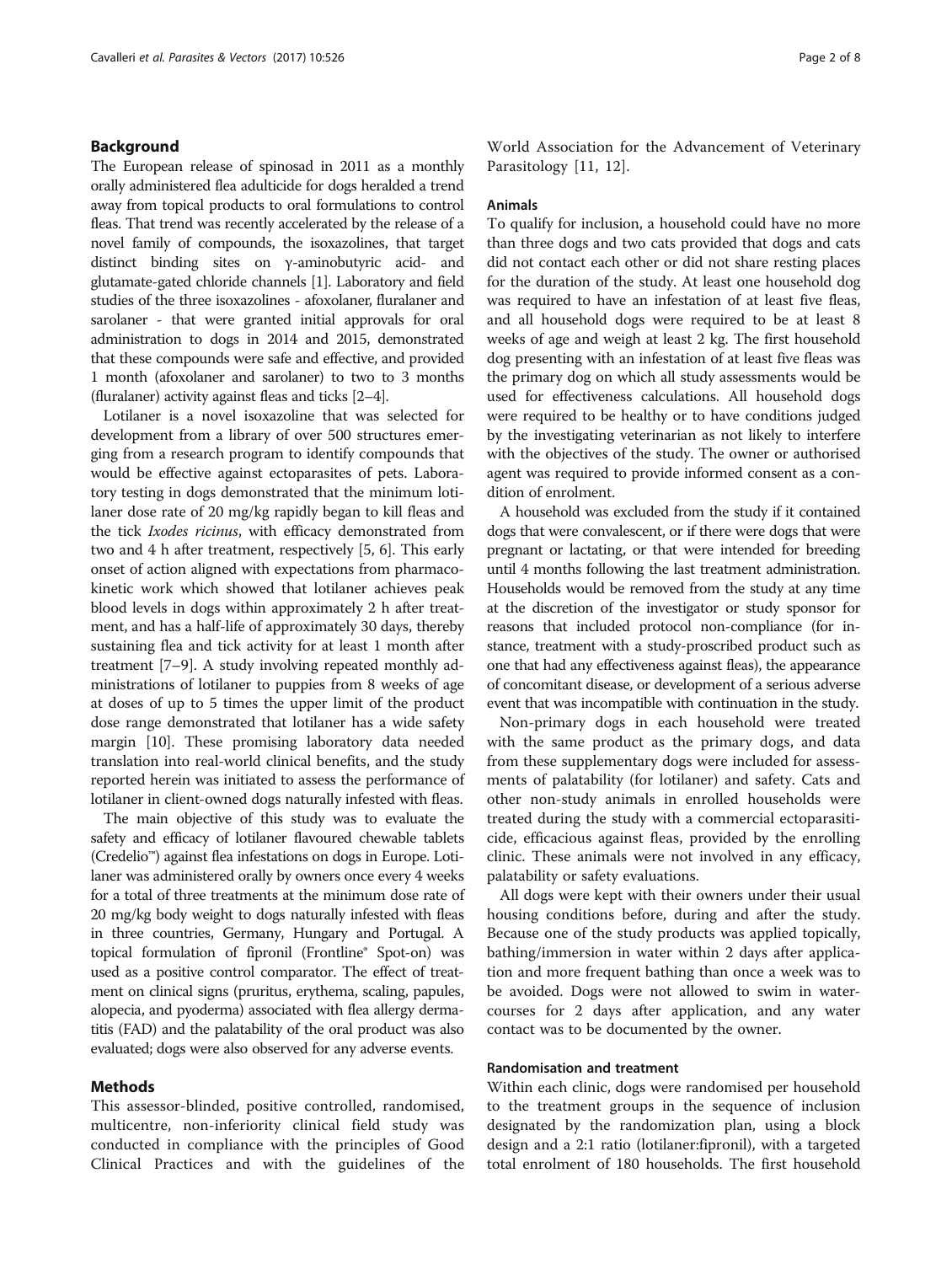dog presenting with an infestation of at least five fleas was the primary dog on which all study assessments would be used for effectiveness calculations. All dogs, including supplementary household dogs, were observed for any adverse events.

All dogs from any household were randomised to the same treatment group: Group 1 households were dispensed lotilaner flavoured chewable tablets (Credelio™, Elanco, Basel, Switzerland), available in five tablet sizes (56.25 mg, 112.5 mg, 225 mg, 450 mg and 900 mg), to be administered on the basis of each household dog's body weight to achieve a minimum dose of 20 mg/kg. At the initial visit and at the second and third visits, the dispenser in each clinic provided the appropriate number of tablets for each household dog to be treated on a single occasion on each of Days 0, 28  $(\pm 2)$  and 56  $(\pm 2)$ . Owners were instructed to feed their dogs within 30 min prior to treatment. Group 2 households were dispensed a formulation of fipronil 10% (Frontline® Spot on, Merial), available in three sizes (0.67 ml, 1.34 ml or 2.68 ml), for at-home application on each of Days 0, 28  $(\pm 2)$ , and 56  $(\pm 2)$ .

### Study assessments

Whole-body flea counts were completed on primary dogs on Days 0, 14 (± 2), 28 (± 2), 56 (± 2) and 84 (± 2). Each primary dog was combed thoroughly, according to a specific sequence, for at least 10 min, continuing until at least 5 min after the last flea was found. Flea counts were censored at 101; i.e. all counts above 100 were recorded as "more than 100". In the statistical analysis, these values were treated as 101. There were very few such values (all but one occurring at baseline; one occurred in the fipronil group at the Day 28 assessment, so any bias caused by treating these values as 101 should be in favour of fipronil). Fleas that were retrieved were placed into sealable plastic bags, stored deep-frozen at approximately minus 18 °C and forwarded to a laboratory for speciation using established morphological keys [\[13, 14](#page-7-0)].

Physical examinations, body weight measurements and FAD assessments were completed on each primary dog at each visit. Blood and urine samples were collected for clinical pathology evaluations on Days 0 and 84 (or earlier for dogs prematurely exiting the study).

The three study populations for assessments were: the safety population, consisting of all dogs, primary and supplementary, that were randomised to a treatment group and that received at least one dose of either study product; the intent-to-treat (ITT) population consisting of all primary dogs in each treatment group; and the per-protocol (PP) population, consisting of all primary dogs without major protocol violations. The analyses of efficacy were based on the ITT population, and assessments were also conducted to compare with the results of the PP population.

The effectiveness of each treatment was assessed by comparing baseline flea comb counts on Day 0 with those scheduled at 14 ( $\pm$  2), 28 ( $\pm$  2), 56 ( $\pm$  2), and 84 ( $\pm$  2) days after the first treatment administration. Efficacy was determined on the basis of the percent reduction in flea counts from pre- to post-dosing within each treatment group. Percent effectiveness at each counting timepoint after dosing was calculated as follows:

$$
Percent efficacy = ((MB - MA)/MB) \times 100
$$

where MB is the mean flea count prior to dosing (Day 0) and MA is the mean flea count post-dosing (Day 28, 56 and 84).

Calculations were performed using geometric and arithmetic means. Calculation of geometric means involved taking the logarithm of the flea count of each dog. If any of the flea counts were equal to zero, a one was added to the count for every animal in the group and then subtracted from the resultant mean prior to calculating percent effectiveness.

For flea counts, treatment groups were compared by analysis of (co)variance (AN(C)OVA) methods if the assumption of normal distribution was satisfied on the original scale or after possible log transformation. In the ANCOVA, the number of dogs per household was used as a covariate. Non-inferiority was claimed if the twosided 95% confidence interval (CI) for the ratio of flea counts (or FAD scores) for lotilaner, divided by the same value for fipronil, lay completely within the interval (0, 1/0.85) or (0, 1.17), providing 97.5% confidence that flea counts (or FAD scores) from lotilaner treatment were not higher than flea counts (or FAD scores) from fipronil treatment, up to a non-inferiority margin of 15%. Superiority was claimed if the 95% CI lay completely within the interval (0, 1), providing 97.5% confidence that flea counts (or FAD scores) from lotilaner treatment were lower than flea counts (or FAD scores) from fipronil treatment. FAD scores were also compared to baseline with the Wilcoxon test for paired samples.

Each primary dog was graded for six clinical signs of FAD - pruritus, erythema, scaling, papules, alopecia, and dermatitis/pyodermatitis - using a 4-point scale: 0 (absent); 1 (mild); 2 (moderate); and 3 (severe) [\[15, 16](#page-7-0)]. For pruritus, the scoring was: 0, none/no scratching; 1, occasional scratching; 2, frequent scratching and/or self-biting; and 3, intense scratching/biting. The FAD score calculated for each primary dog at each time point was the sum of the clinical sign scores and when data were adequate, total FAD scores were to be analysed within treatment group over time and/or at each time point, and between the treatment groups.

For sex, age, body weight, breed, hair length, husbandry, animal spends time indoor/outdoor, summary statistics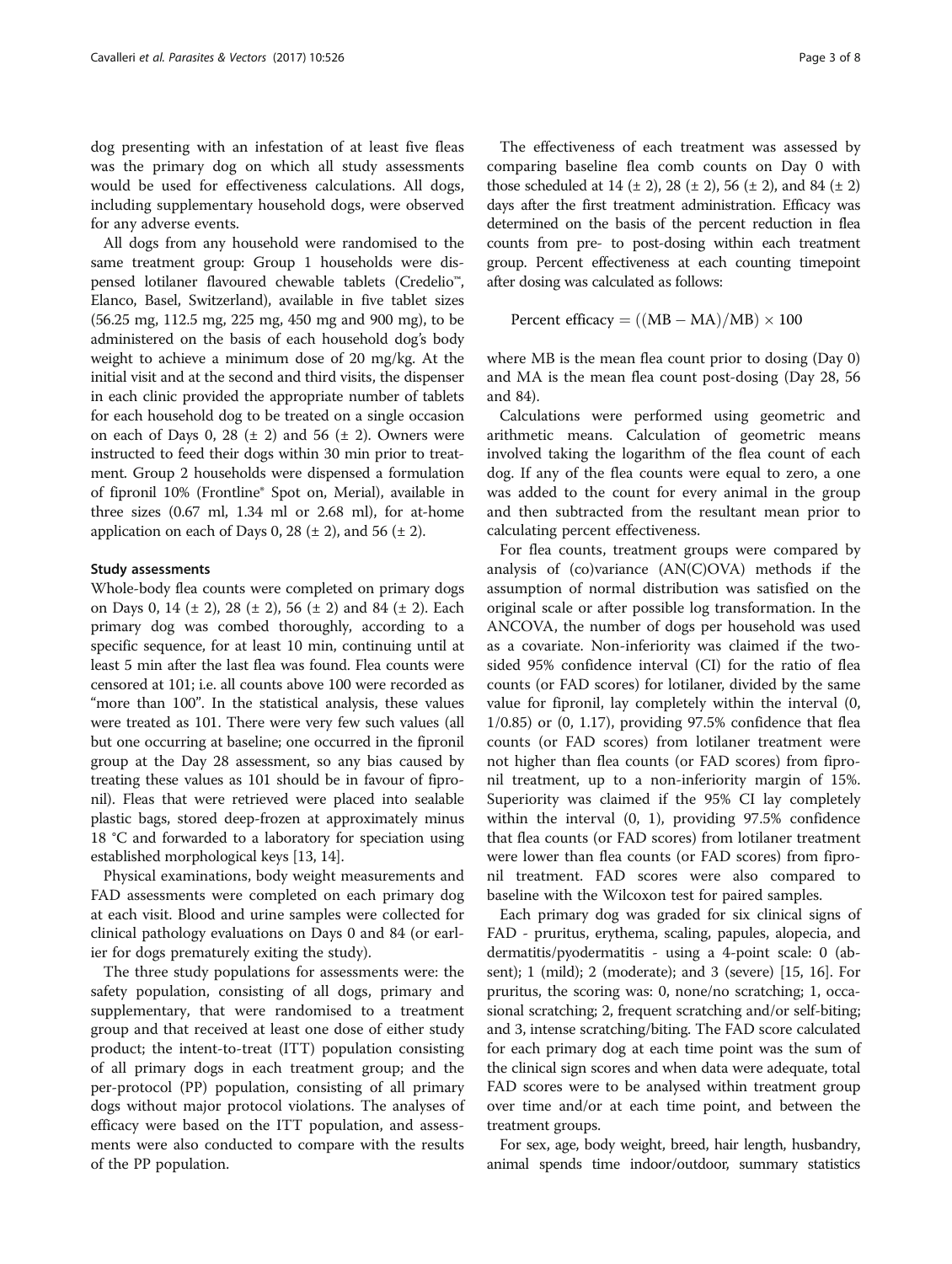and/or frequencies were calculated. The two groups were compared with a non-parametric test (Kruskal-Wallis for breed and hair length, Mann-Whitney for age and body weight, and Fisher's exact test for sex, husbandry, animal spends time indoor/outdoor).

The acceptance rate of lotilaner flavoured tablets was defined as the number of all successful dosings, divided by the number of all dosings, times 100. Palatability was determined according to the guideline of the European Medicines Agency, Committee for Medicinal Products for Veterinary Use, based on acceptance when the lotilaner flavoured tablet was offered to the dog in an empty bowl or trough, or on the ground during 60 s, or if the tablet was accepted when offered by hand for an additional 60 s [[17](#page-7-0)].

### Translation

French translation of the Abstract is available in Additional file [1](#page-6-0).

### Results

## Animals and treatments

One hundred and ninety-two primary dogs (households) were enrolled into the study, 128 in the lotilaner group and 64 in the fipronil group, at five clinics in Germany, five clinics in Hungary, and seven clinics in Portugal. Clinics were geographically dispersed across each country. Including supplementary dogs in each household, the safety population comprised 180 dogs treated with lotilaner and 91 with fipronil. Owners reported administering treatments per schedule, and all treatments were successfully administered by owners. Across the safety population, the administered lotilaner dose rate ranged from 20.1 to 40.7 mg/kg. Eighty percent of lotilaner treatments were voluntarily accepted either from an empty food bowl or on the ground, or from the hand. There were no owner reports of study dogs being exposed to water within 2 days after application, being bathed or swimming in water courses, or having water contact during the study.

Groups were homogeneous for age, weight and sex distribution, and there were no statistically significant baseline differences between treatment groups in sex, age, body weight, breed, hair length, husbandry, and whether the primary dog spent most time indoors/outdoors (Table 1). Most dogs in each group came from single-dog households (Table 2). Forty-one different breeds were included in the study, of which the most frequently enrolled were Labrador retriever ( $n = 7$ ), Yorkshire terrier ( $n = 7$ ), American Staffordshire terrier ( $n = 5$ ), Beagle ( $n = 4$ ), Boxer ( $n = 4$ ) and Spaniel (non-specific) ( $n = 4$ ).

One primary dog in the lotilaner group was removed from the study on Day 68 following its death due to being hit by a car. A supplementary dog in this group was also removed (on Day 41) following its death due to a traffic accident. A supplementary dog in the fipronil

|                         |                 | Lotilaner<br>$(n = 128)$ | Fipronil<br>$(n = 64)$ |
|-------------------------|-----------------|--------------------------|------------------------|
| Age (years)             | Mean $\pm$ SD   | $4.6 \pm 3.3$            | 4.9(3.9)               |
|                         | Range           | $0.2 - 15.0$             | $0.2 - 15.0$           |
| Weight (kg)             | Mean $\pm$ SD   | $16.7 \pm 11.4$          | 17.5 (13.3)            |
|                         | Range           | $2.4 - 54.2$             | $2.2 - 62.1$           |
| Sex                     | Female          | 60 (46.9%)               | 31 (48.4%)             |
|                         | Male            | 68 (53.1%)               | 33 (51.6%)             |
| Primary dog spends time | Mostly indoors  | 52 (40.6%)               | 29 (45.3%)             |
|                         | Mostly outdoors | 76 (59.4%)               | 35 (54.7%)             |

Abbreviation: SD standard deviation

group died suddenly on Day 81, with a tentative diagnosis of cardiac failure due to infarction. Data from the primary dog that died were included in all calculations except for Day 84. Because the ITT and PP numbers and the statistical values for all comparisons were almost identical, only the ITT results are reported herein.

#### Flea efficacy assessments

Baseline geometric mean flea counts in the lotilaner and fipronil groups were 9.7 and 8.5, respectively (Table [3](#page-4-0); Fig. [1\)](#page-4-0). Of the fleas retrieved at baseline from dogs in the lotilaner group that could be speciated, 77.8% were C. felis and 19.9% were Ctenocephalides canis. The equivalent numbers in the fipronil group were 77.3% and 19.1%. Low numbers of Pulex irritans and Archaeopsylla erinacei were collected from dogs randomised to each group, and three Nosopsyllus fasciatus fleas were identified from dogs randomised to the lotilaner group. None of these fleas was present at the final evaluation. Reports from participating clinics described the regular presentation of flea-infested dogs from non-study households, verifying that conditions during the study period were conducive to a flea challenge.

Geometric mean flea counts of the lotilaner group were compared to those of the fipronil group for noninferiority, with a 15% margin, for each time point

Table 2 Number of households with cats and numbers of dogs in households

|                      | I otilaner<br>n(%) | Fipronil<br>n(%) |
|----------------------|--------------------|------------------|
| Number of households | 128                | 64               |
| With 0 cats          | 93 (72.7)          | 44 (68.8)        |
| With 1 cat           | 11(8.6)            | 7(10.9)          |
| With 2 cats          | 24 (18.8)          | 13(20.3)         |
| With 1 dog           | 93 (72.7)          | 43 (67.2)        |
| With 2 dogs          | 18 (14.1)          | 15(23.4)         |
| With 3 dogs          | 17 (13.3)          | 6(9.3)           |
| Total number of dogs | 180                | 91               |

|  | Table 1 Demographics of enrolled dogs (efficacy population) |  |  |  |
|--|-------------------------------------------------------------|--|--|--|
|  |                                                             |  |  |  |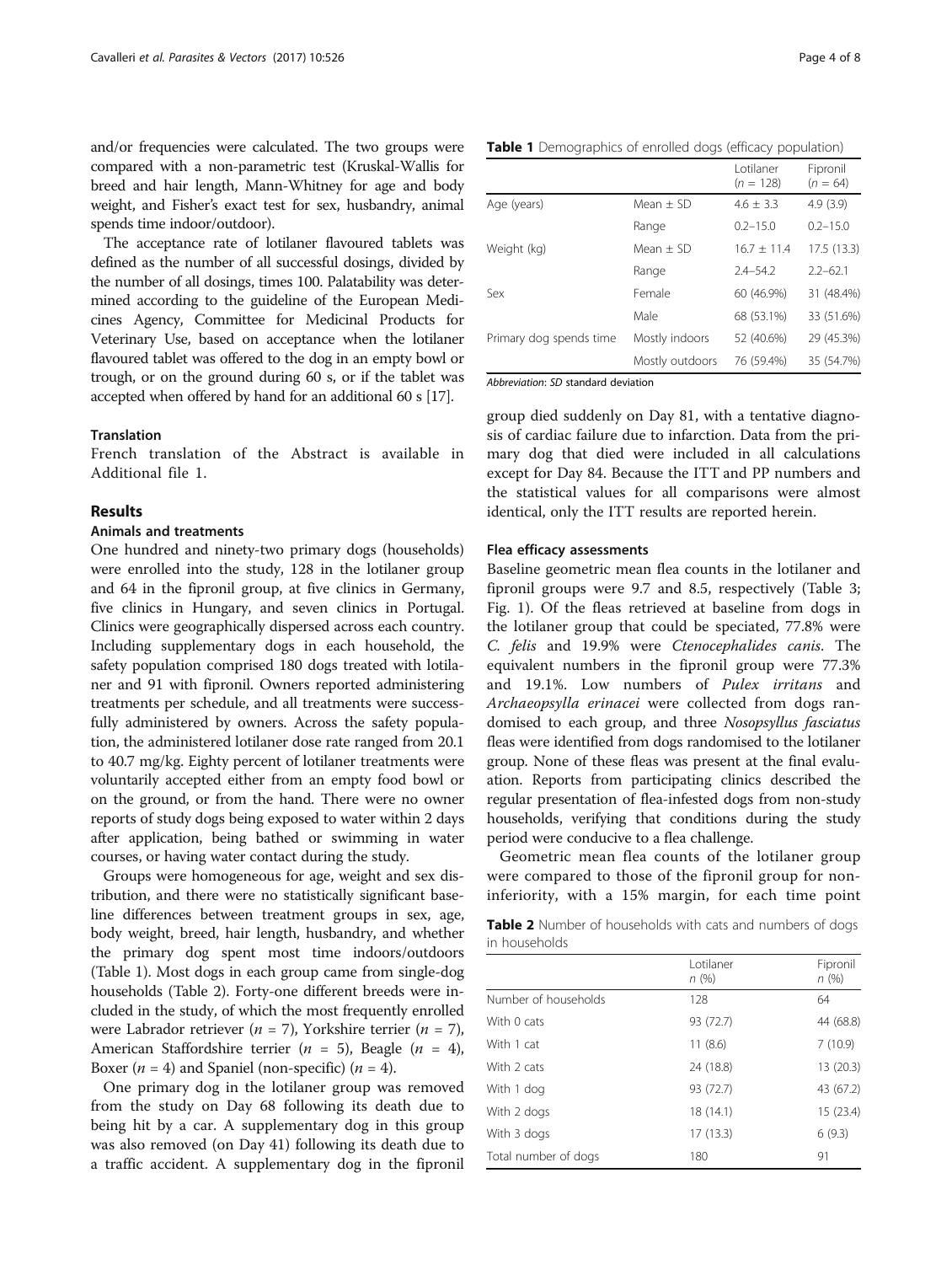<span id="page-4-0"></span>

|        |                          | Lotilaner       | Fipronil        | 95% Confidence interva<br>Lotilaner/Fipronil |
|--------|--------------------------|-----------------|-----------------|----------------------------------------------|
| Day 0  | Arithmetic mean $\pm$ SD | $15.0 \pm 22.0$ | $11.7 \pm 16.2$ | Not applicable                               |
|        | Range <sup>a</sup>       | $5 - 101$       | $5 - 101$       |                                              |
|        | Geometric mean           | 9.7             | 8.5             |                                              |
| Day 14 | Arithmetic mean $\pm$ SD | $0.2 \pm 0.6$   | $2.7 \pm 11.1$  | $0.57 - 0.80$                                |
|        | Range                    | $0 - 4$         | $0 - 86$        |                                              |
|        | Geometric mean           | 0.1             | 0.6             |                                              |
| Day 28 | Arithmetic mean $\pm$ SD | $0.1 \pm 0.7$   | $4.9 \pm 15.7$  | $0.47 - 0.71$                                |
|        | Range <sup>a</sup>       | $0 - 8$         | $0 - 101$       |                                              |
|        | Geometric mean           | 0.1             | 0.8             |                                              |
| Day 56 | Arithmetic mean $\pm$ SD | $0.01 \pm 0.1$  | $2.3 \pm 8.4$   | $0.57 - 0.78$                                |
|        | Range                    | $0 - 1$         | $0 - 58$        |                                              |
|        | Geometric mean           | 0.01            | 0.5             |                                              |
| Day 84 | Arithmetic mean $\pm$ SD | $0.04 \pm 0.3$  | $1.4 \pm 6.9$   | $0.70 - 0.91$                                |
|        | Range                    | $0 - 3$         | $0 - 53$        |                                              |
|        | Geometric mean           | 0.02            | 0.3             |                                              |

Abbreviation: SD standard deviation

 $a^2$ Any count > 100 was assigned the value 101

during the study. Non-inferiority was demonstrated because the two-sided 95% confidence interval for the ratio of mean flea counts for fleas for the lotilaner group, divided by the same value for the fipronil group, lay completely within the interval (0, 1/0.85) or (0, 1.17). The statistical analyses also demonstrated the superiority of lotilaner in reducing geometric mean flea counts compared to fipronil at all post-Day 0 assessments (Tables 3 and 4). For the lotilaner group, across all post-Day 0 assessments, the overall percent reductions in mean flea counts (C. canis and C. felis) in the lotilaner group were 99.5% (arithmetic mean) and 99.6% (geometric mean) (Table 4). For the



dogs at each study assessment. Difference between groups significant:  $*P < 0.0001$ ;  $\uparrow P = 0.007$ 

fipronil group, the equivalent reductions were 75.9 and 94.1%, respectively.

Both treatments had brought about reductions in flea counts within the 14 days following the first treatment, with 100% of lotilaner-treated dogs and 85.9% of fipronil-treated dogs with fewer than five fleas, and 90.6 and 76.6% of dogs in each group free of fleas, respectively (Table [5\)](#page-5-0). Of the six dogs with baseline (Day 0) flea counts of at least 100 fleas, five were randomised to the lotilaner group, and all were free of fleas at the end of the study. The one fipronil-group dog with a Day 0 count of at least 100 fleas remained infested at each assessment, with one flea found on Day 84. On Day 84, in the lotilaner group, all but two dogs were free of fleas:

| <b>Table 4</b> Percent flea count reduction from baseline for each |  |  |  |
|--------------------------------------------------------------------|--|--|--|
| treatment group                                                    |  |  |  |

| a caan is in group |                           |                            |      |                                 |            |  |
|--------------------|---------------------------|----------------------------|------|---------------------------------|------------|--|
|                    | Effectiveness<br>based on | Lotilaner Fipronil t-value |      |                                 | $P$ -value |  |
|                    | Day 14 Arithmetic mean    | 99.0                       | 77.3 |                                 |            |  |
|                    | Geometric mean            | 99.1                       | 93.4 | $t_{(187)} = 4.61$ $P < 0.0001$ |            |  |
|                    | Day 28 Arithmetic mean    | 99.3                       | 58.0 |                                 |            |  |
|                    | Geometric mean            | 99.5                       | 91.2 | $t_{(187)} = 5.33$ $P < 0.0001$ |            |  |
|                    | Day 56 Arithmetic mean    | 99.9                       | 79.9 |                                 |            |  |
|                    | Geometric mean            | 99.9                       | 94.4 | $t_{(187)} = 5.01$ $P < 0.0001$ |            |  |
| Day 84             | Arithmetic mean           | 99.7                       | 88.4 |                                 |            |  |
|                    | Geometric mean            | 99.8                       | 97.0 | $t_{(186)} = 3.43$ $P = 0.0007$ |            |  |
| Overall            | Arithmetic mean           | 99.5                       | 75.9 |                                 |            |  |
|                    | Geometric mean            | 99.6                       | 94.1 | $t_{(187)} = 5.69$ $P < 0.0001$ |            |  |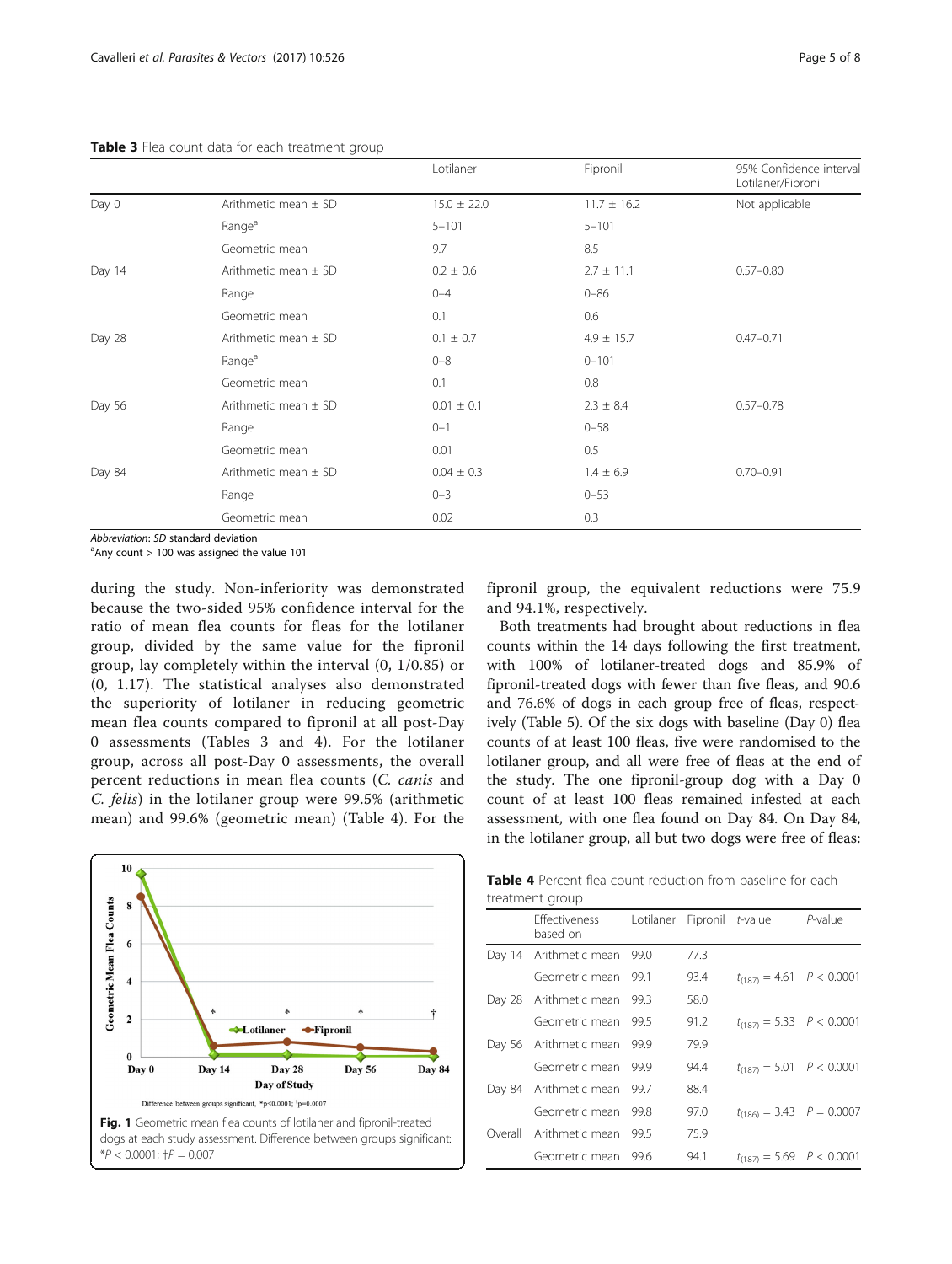<span id="page-5-0"></span>Table 5 Percent of dogs in each group with zero fleas and with less than five fleas. Missing values not included in assessment

|                       |           | Day of study |      |      |      |
|-----------------------|-----------|--------------|------|------|------|
|                       |           | 14           | 28   | 56   | 84   |
| Dogs with 0 fleas     | Lotilaner | 90.6         | 95.3 | 99.2 | 97.7 |
|                       | Fipronil  | 76.6         | 75.0 | 81.3 | 85.9 |
| Dogs with $<$ 5 fleas | Lotilaner | 100          | 99.2 | 100  | 100  |
|                       | Fipronil  | 85.9         | 85.9 | 87.5 | 95.3 |

the two dogs had burdens of two fleas and three fleas. On this occasion, fleas were found in nine fipronil-group dogs, six dogs had fewer than five fleas, and in three dogs counts were 10, 15 and 53 fleas. The baseline counts in these dogs were 19, 13 and 14, respectively.

Baseline (Day 0) FAD was diagnosed in 29 (22.7%) lotilaner-group dogs, but in only four (6.3%) dogs randomised to the fipronil group. There were no significant between-group baseline differences for any clinical sign of FAD (i.e. pruritus, erythema, scaling, papules, alopecia and pyoderma). No further FAD analyses were applied to the fipronil group because of the low baseline incidence. For the lotilaner group, there was a significant decrease from baseline in all scores at all time points after Day 0 (Wilcoxon signed-rank test:  $Z = 9.53$ ,  $P \leq$ 0.0001). On Day 0 the mean total FAD score was 7.3, which declined to 0.8 by Day 28, after which no dogs in the group had a total score greater than 1, and an overall percent reduction in total mean FAD score of 98.6% on Day 84 (Fig. 2). At baseline, only five of the 29 dogs diagnosed with FAD had total FAD scores less than 5; by Day 56 no dogs had a score greater than 3 (Fig. [3\)](#page-6-0). Pruritus scores followed the same pattern as the FAD scores, and on Day 84 only one dog was reported with pruritus, with a score of 1 (mild) (Fig. [3](#page-6-0)).



#### Safety

The only serious adverse events reported from dogs in either group were the deaths resulting from traffic accidents described earlier. All other events were transient, mild to moderate in severity, all dogs recovered, none were directly attributed to either treatment, and none led to the withdrawal of dogs from the study.

The mean body weight of each treatment group did not change notably during the study period, nor did individual clinical pathology parameters, except for transient and inconsequential excursions from the normal range of blood values in three lotilaner-treated dogs (1.7%), and one fipronil-treated dog (1.1%). Serum chemistry results showed a significant  $(t<sub>(164)</sub> = 2.28, P = 0.0236)$  difference for cholesterol with higher mean values in the lotilaner group on day 84, but the mean value was within the normal reference range and was not associated with any clinical changes. Urinary analysis findings (pH and specific gravity) were unremarkable and of no clinical relevance.

Vaccinations and concomitant medications were administered to lotilaner-group dogs with no associated adverse events. Concomitant medications included benazepril, cephalexin, enrofloxacin, furosemide, levothyroxine, pimobendan, praziquantel/pyrantel/febantel, and spironolactone. At one clinic, 10 dogs presenting on Day 0 with FAD (including one with a "hot spot") were prescribed a short course of prednisolone and amoxicillin/clavulanic acid for between three and 10 days.

#### **Discussion**

The results of this study substantiate the effectiveness of lotilaner flavoured chewable tablets, administered at the minimum dose rate of 20 mg/kg, in eliminating flea infestations from naturally-infested dogs, and in providing ongoing effectiveness over the 4 weeks following treatment. Whether for one, two or three consecutive treatments at four-week intervals, the results demonstrate that not only was lotilaner non-inferior to fipronil, as shown by the lower 97.5% confidence interval at all post-Day 0 assessments, but in fact was significantly more effective  $(t<sub>(186)</sub> \ge 3.43, P = 0.0007)$  than fipronil at each assessment. The effectiveness of lotilaner treatment against flea burdens was evident at the first post-treatment assessment on Day 14 when over 90% of treated dogs were free of fleas, arithmetic mean flea counts were reduced by 99%, and there were substantial improvements in signs of FAD.

Improvements in FAD were observed at the first post-treatment assessment, with an overall reduction in mean total FAD scores of 80.8% by Day 14, increasing to 99.0% on Day 56 and 98.6% on Day 84. The Day 0 prednisolone treatments dispensed at one clinic to alleviate the signs of FAD in eight dogs allocated to the lotilaner group would likely have contributed to the improvement seen at Day 14. The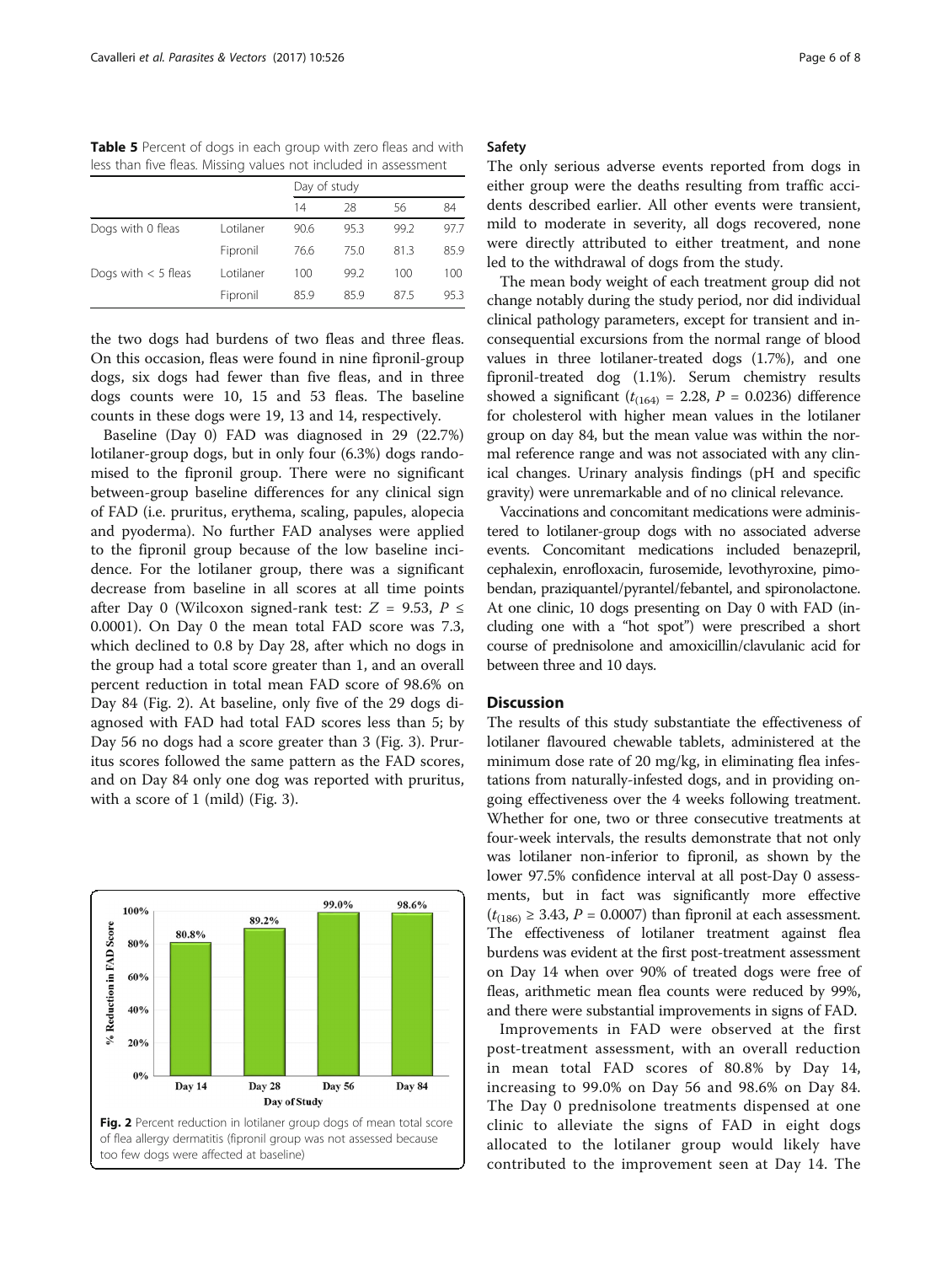<span id="page-6-0"></span>

absence of FAD relapse in these dogs and the ongoing reductions in FAD in all study dogs, with similar reductions in pruritus scores, indicate the dog health benefits of lotilaner administered as part of a treatment strategy to control FAD signs.

Lotilaner has been shown to have sustained activity against fleas for at least 5 weeks post-treatment, consistently killing 100% of newly infesting fleas within 12 h, before fleas would have begun egg-laying [\[5](#page-7-0), [9](#page-7-0), [18](#page-7-0)]. Thus by quickly killing fleas, lotilaner rapidly eliminates a source of irritation, while at the same time causing a progressive depletion in the biomass of developing flea stages in the dog's environment.

The continued presence of fleas in nine of 64 primary dogs that received fipronil, including four dogs in which final flea counts were higher than at baseline, one of which had a flea count of 53 fleas, is consistent with a similar failure of fipronil efficacy reported from a study completed in the United States [[19\]](#page-7-0). Reasons for the failure of fipronil (or any topical product) have been attributed to difficulties in extruding the entire dose from the package, ensuring that entire contents are deposited on the skin and not just superficially on the hair, and restraining the treated dog sufficiently to ensure there is no product run-off. Alternatively, the possibility of emerging resistance to fipronil cannot be ignored, given the widespread use of this compound over the last 20 years, identification of resistance in the brown dog tick Rhipicephalus sanguineus, and the well-established recognition of resistance in agricultural pests [\[20](#page-7-0), [21\]](#page-7-0). Further investigation is therefore warranted to determine the cause of fipronil treatment failures in client-owned dogs.

The ongoing findings of fleas in fipronil-treated dogs and the clinic reports of non-study dogs presenting with flea infestations during the study period indicate that the reductions in flea burdens in the lotilaner-group dogs were due to the effectiveness of treatment in conditions that were conducive to flea challenge. The identification of both C. felis and C. canis at enrollment and the elimination of these fleas during the course of the study demonstrate that lotilaner is effective against both these flea species. The very few transient adverse events observed in lotilaner-treated dogs, none of which were directly attributed to treatment, verify the safety of lotilaner when administered by clients.

## Conclusions

The results of this study, undertaken in a diverse range of client-owned dogs, demonstrates that under a wide range of real-world conditions in Europe, lotilaner flavoured chewable tablets are palatable and well tolerated by dogs. A single treatment resulted in a 99.1% reduction from baseline in geometric mean (arithmetic mean 99.0%) flea counts, and three consecutive treatments at 28-day intervals sustained that level of reduction, significantly outperforming a topical fipronil product administered according to the same schedule. The high efficacy shown by lotilaner resulted in a substantial reduction in, or elimination of signs of flea allergy dermatitis, including reductions in pruritus.

## Additional file

[Additional file 1:](dx.doi.org/10.1186/s13071-017-2479-8) French translation of the Abstract. (PDF 51 kb)

#### Abbreviations

AN(C)OVA: analysis of (co)variance; CI: confidence interval; FAD: flea allergy dermatitis; ITT: intent to treat; PP: per protocol; SD: standard deviation; VICH: International Cooperation on Harmonisation of Technical Requirements for Registration of Veterinary Medicinal Products